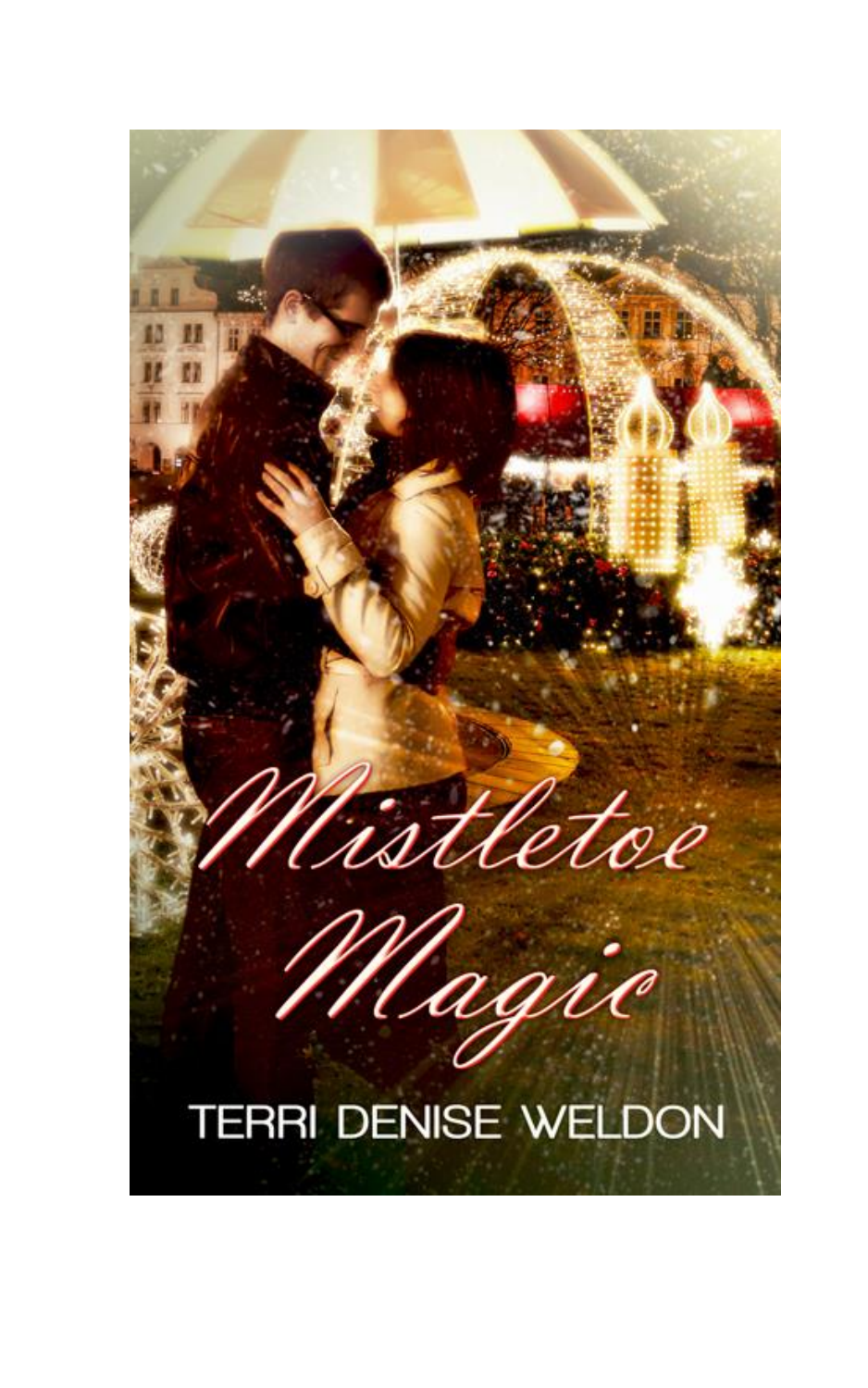# Mistletoe Magic

# Terri Denise Weldon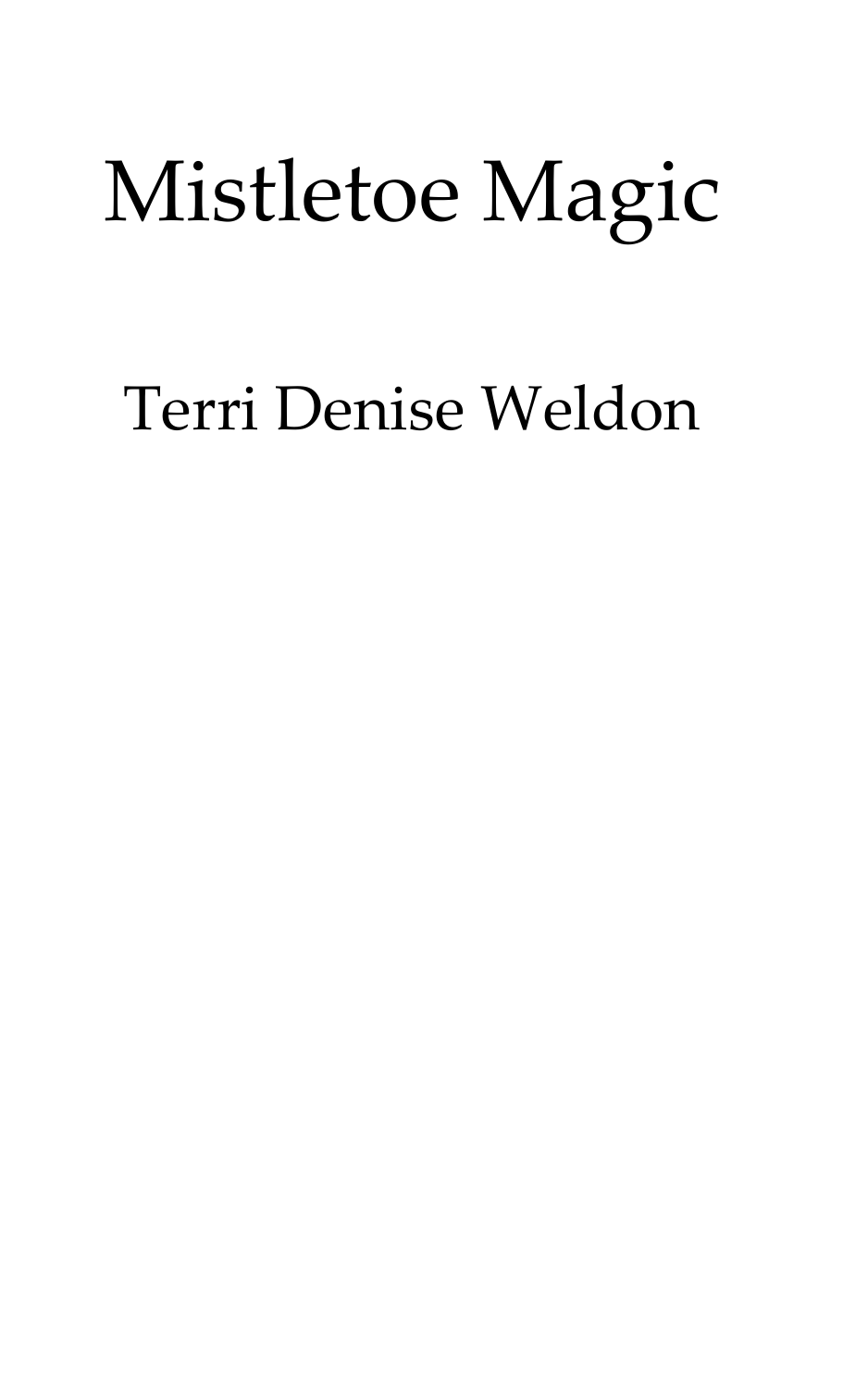This is a work of fiction. Names, characters, places, and incidents either are the product of the author's imagination or are used fictitiously, and any resemblance to actual persons living or dead, business establishments, events, or locales, is entirely coincidental.

#### **Mistletoe Magic**

#### **COPYRIGHT 2013 by Terri Denise Weldon**

All rights reserved. No part of this book may be used or reproduced in any manner whatsoever without written permission of the author or Pelican Ventures, LLC except in the case of brief quotations embodied in critical articles or reviews.

eBook editions are licensed for your personal enjoyment only. eBooks may not be re-sold, copied or given to other people. If you would like to share an eBook edition, please purchase an additional copy for each person you share it with.

Contact Information: titleadmin@pelicanbookgroup.com

All scripture quotations, unless otherwise indicated, are taken from the Holy Bible, New International Version<sup>(R),</sup> NIV<sup>(R),</sup> Copyright 1973, 1978, 1984 by Biblica, Inc.<sup>™</sup> Used by permission of Zondervan. All rights reserved worldwide. www.zondervan.com

Cover Art by *Nicola Martinez*

White Rose Publishing, a division of Pelican Ventures, LLC [www.pelicanbookgroup.com](http://www.pelicanbookgroup.com/) PO Box 1738 \*Aztec, NM \* 87410

White Rose Publishing Circle and Rosebud logo is a trademark of Pelican Ventures, LLC

Publishing History First White Rose Edition, 2013 Electronic Edition ISBN 978-1-61116-342-1 **Published in the United States of America**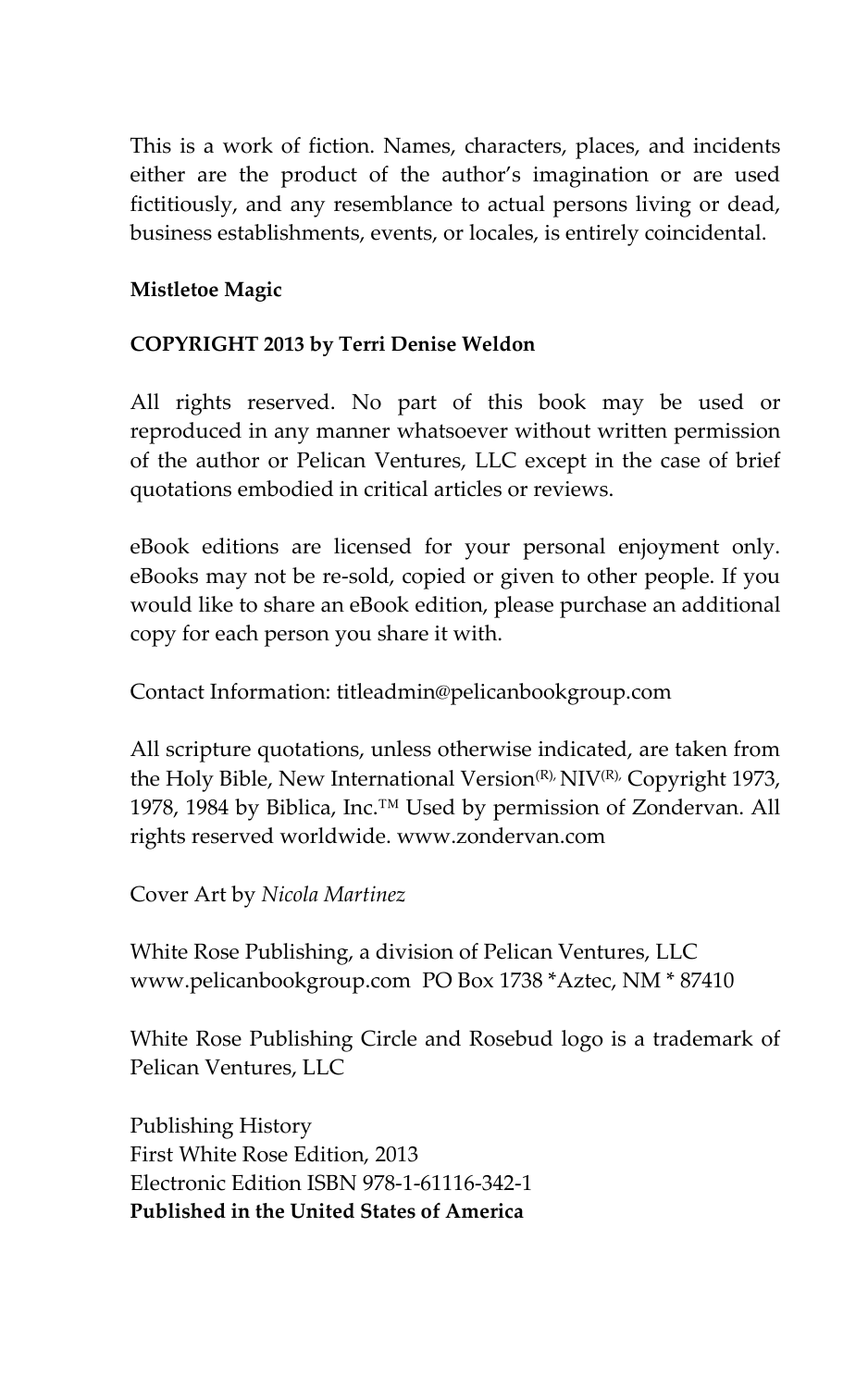# Dedication

## To Cynthia Thanks, Sis, for always believing in me.

*I thank my God every time I remember you.*  Philippians 1:3 (NIV).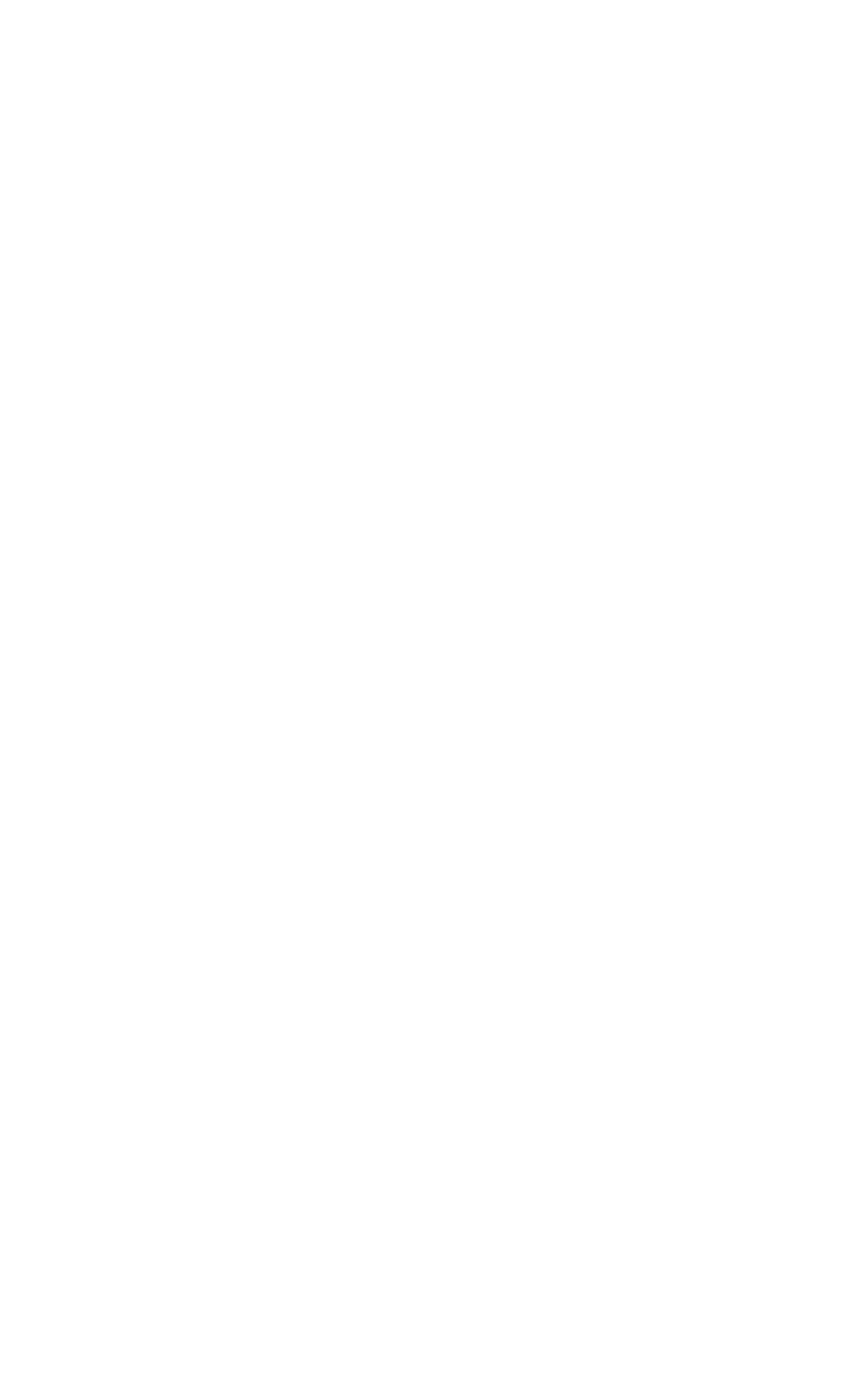### Praise for *Mistletoe Magic*

Warm, witty, and romantic, Terri Weldon's debut will put you in the Christmas spirit. You're in for a treat with *Mistletoe Magic*.

~ Linda Goodnight, Rita award winning author of *Sugarplum Homecoming*

Terri Weldon's debut novella is delightful. She brings the characters to life at the very beginning, sets them in a town you'd love to live in, and gives you a heartwarming Christmas story you don't want to end. You'll be looking for her stories from now on.

~ Janet Lee Barton, author of historical and contemporary Christian romance

If I had three words to describe Terri Weldon's *Mistletoe Magic,* I'd have to use funny, fresh, and realistic. This humorous story about computer dating is so appropriate in today's world. I loved Misty's loyalty and Tyler's determination to make the system work for him. Weave a little Christmas magic into your holiday season this year with *Mistletoe Magic*.

~ Sharon Srock, author of The Women of Valley View Series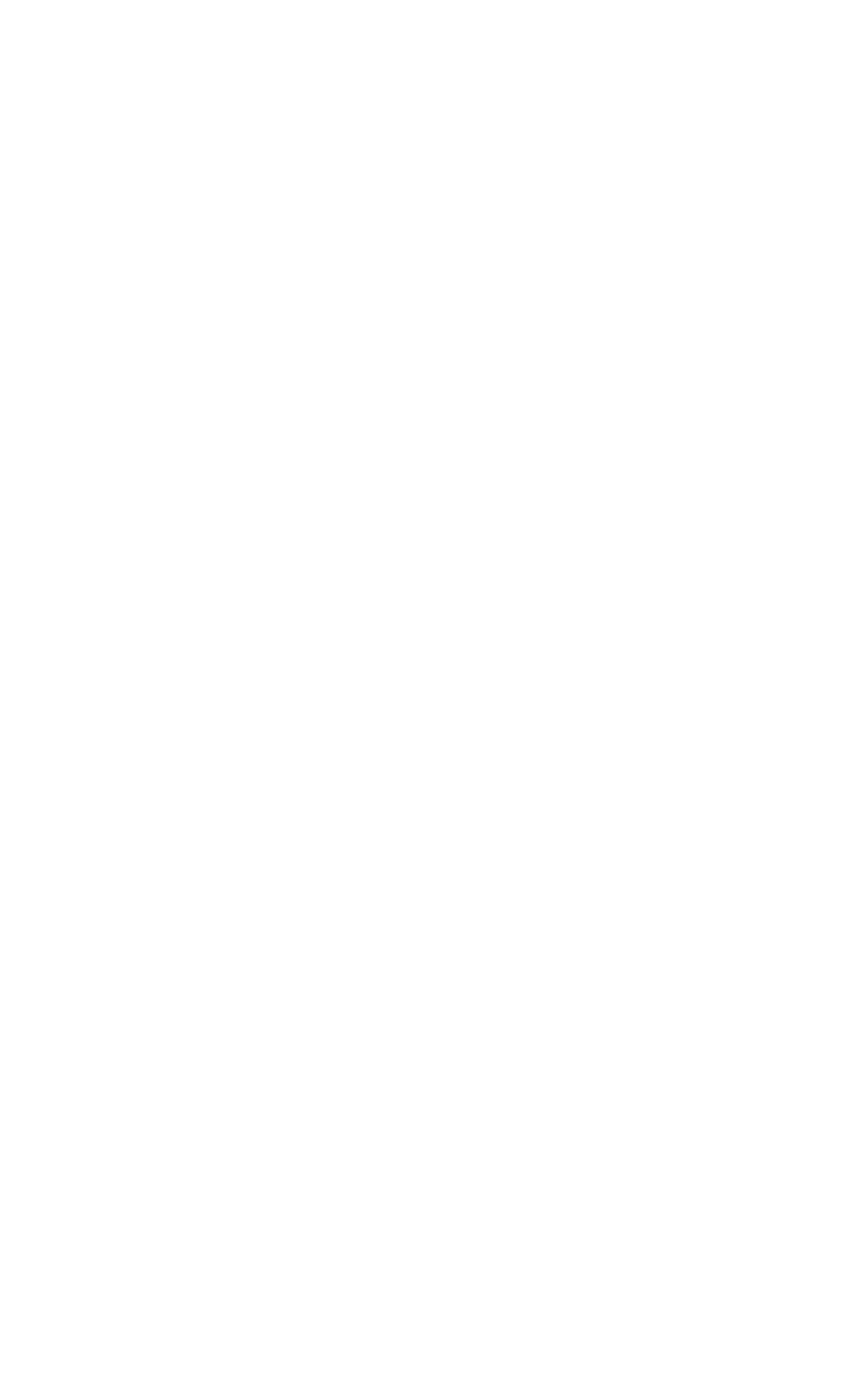# **1**

'A dating service! I can't believe you want me to join a dating service.' Misty Winslow slapped the Rural Romance flyer against her thigh as she paced back and forth across the dental office's worn, green tile. 'Isn't it enough that I gave up my day off, not to mention Black Friday shopping, to help clean out the disaster of a room that Doc Harris called a dental library? Now you have to hit me with a dating service.'

'Why are you so upset? It's a great chance to meet men with the same interests as you.' Brittney Peters leaned against the doorjamb cradling a large mug of coffee in her hands.

Misty stopped pacing and glared at her best friend of twenty-five years. 'I'm surprised you didn't sign me up yourself. Just because you've gone gaga over your new boss, Dr. Davenport, doesn't mean you need to start running my love life.'

'What love life? Besides, did you or did you not tell me you don't want to wind up an old maid? You're two months away from being thirty. What happened with Brad was painful, but it's been eight years."

Misty flopped in the metal folding chair and admitted defeat. 'You're right. It's time to move forward. I want a husband, a family, to fill up my old  $h$ <sub>Ouse</sub> $''$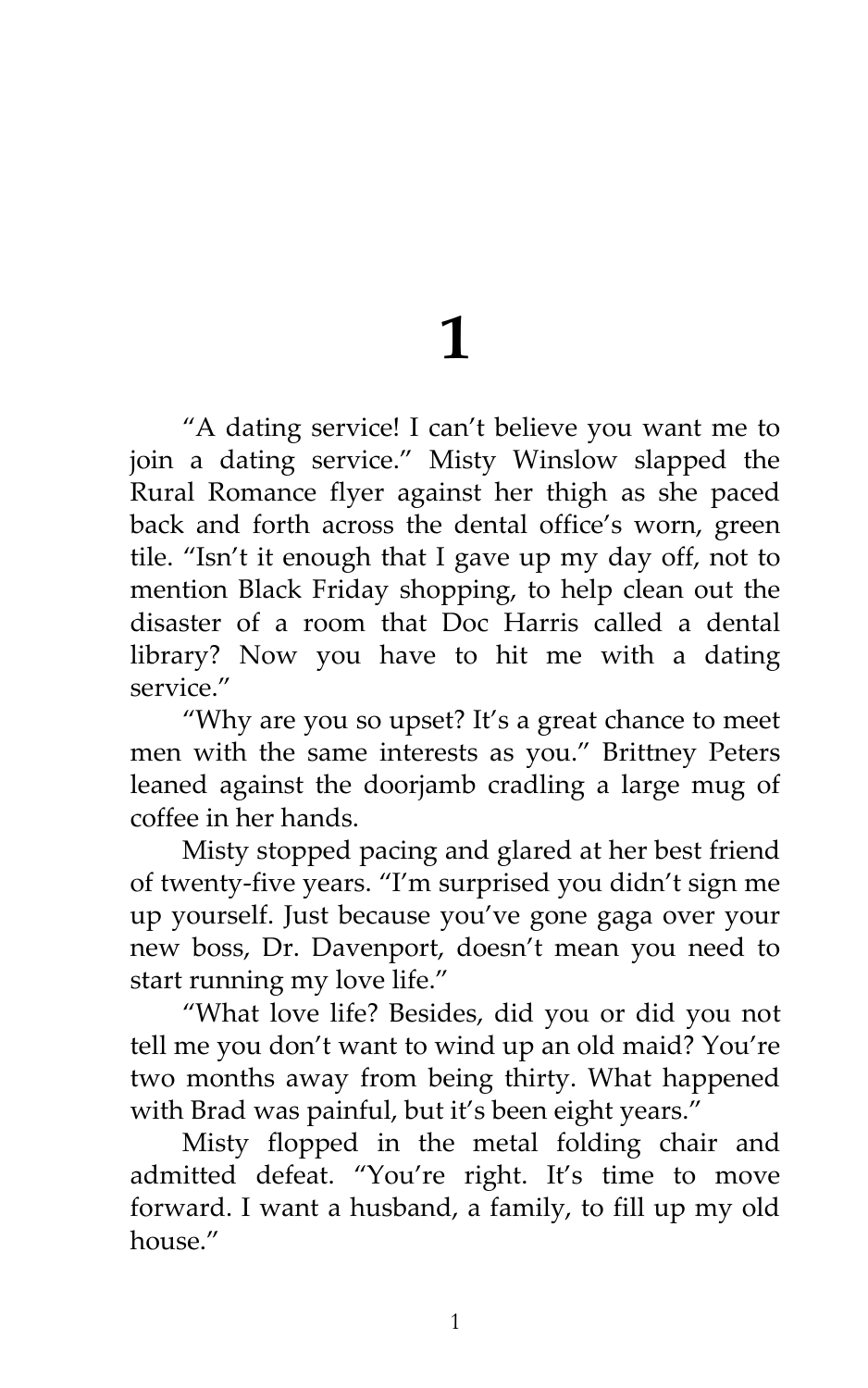'Then sign up. What have you got to lose?'

'OK, OK. I'll do it.'

'Way to go, girlfriend.' Brittney sent her a beaming smile.

Misty wished she could be more like Brittney. No thirty-year-old mother of two had a right to look that good. But then again Britt had always been beautiful. She remembered the first time they'd met at preschool when they were four. Brittney had looked like a blonde, blue-eyed angel in her pink seersucker sundress while Misty felt like a street urchin dressed in an old short set with her red hair scraped back in a ponytail. The teacher brought ice cream as a treat and Misty had dumped hers all over her brown shirt. Every kid in the class laughed at her, except for Britt. She patted her back after the teacher wiped the ice cream from Misty's shirt, and they shared what was left of Brittney's cone. They'd been best friends ever since, Mutt and Jeff.

Misty sighed and gave voice to her thoughts. 'Why can't I be more like you?'

'What? Thirty, divorced, and living with your parents?'

'I was thinking more like beautiful, vibrant, and confident.' Brittney looked like she'd stepped out of the pages of a magazine in her turquoise sweater and designer jeans. She even managed to look graceful in four-inch turquoise heels. Misty bit back a twinge of envy and reminded herself the good Lord had made her the way He wanted her—a tall, skinny redhead. Even if she didn't understand.

'You are beautiful. Do you know how many women would kill to have your red hair and lithe build?'

2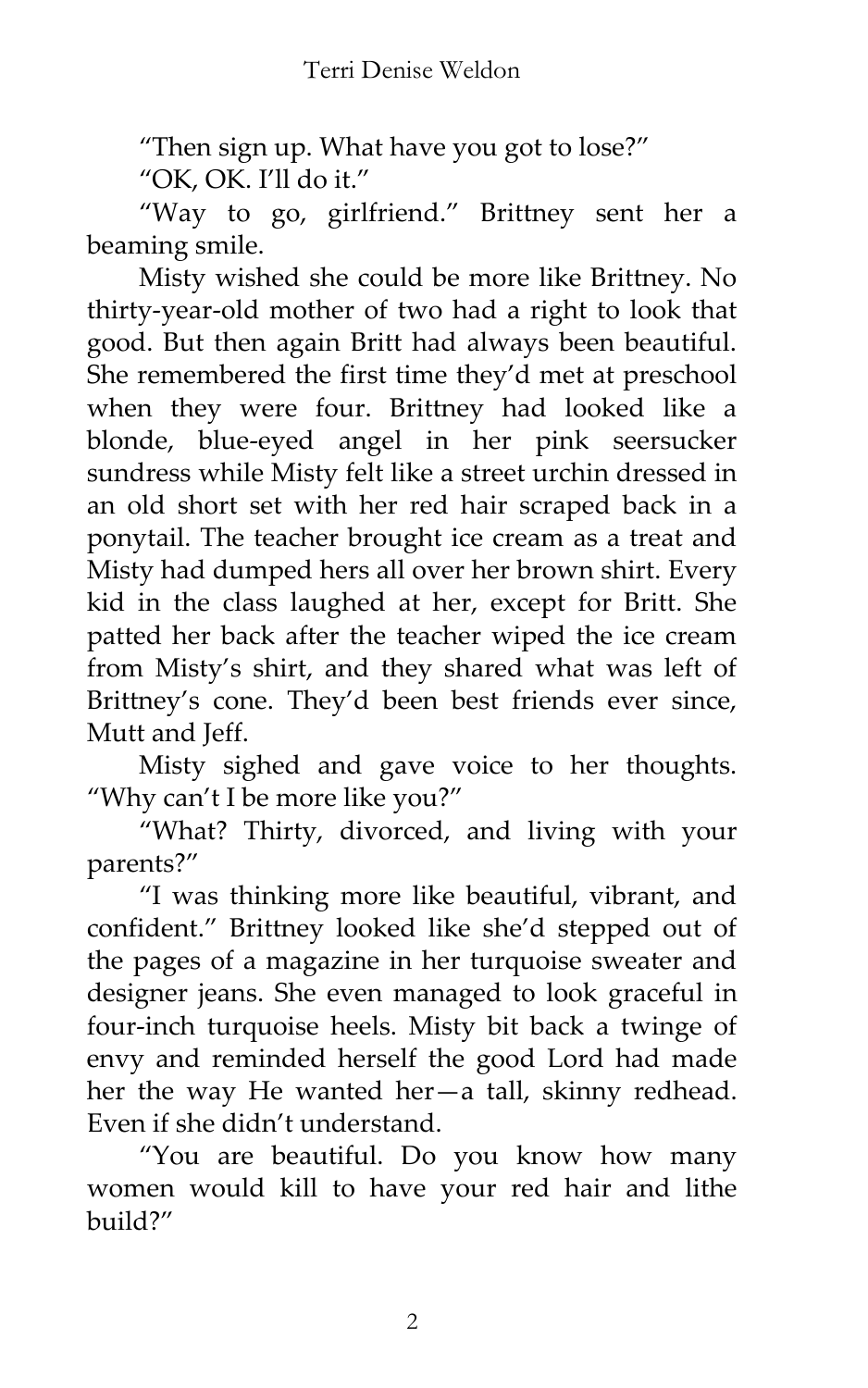### Mistletoe Magic

Misty got up from the chair and walked across the room. 'You always know how to make me feel better.' She looped an arm around Brittney's shoulders.

'Back at you.'

'Are you sure your boss doesn't mind me being here?' Misty pulled an unfolded box from the stack against the wall and handed it to Britt. She couldn't shake thoughts of Rural Romance. A voice niggled inside her brain that only desperate women used dating services. Oh yeah, that would be her. Her stomach felt like a balloon without helium. Could Rural Romance actually be the answer to her pleas to God for a husband? She forced her mind back to the task at hand. 'I don't want you to lose your job before the dental clinic even opens.'

'Mind? I figure having a librarian friend help clear this mess out should score me major Brownie points with the fine doctor. And I do mean fine."

'That's my cue to get back to work.' Misty pulled an old leather-bound volume of Crosby's Comprehensive Guide to Oral Care from the shelf and started flipping through it. Ooh, a first edition and signed by the author. It might fetch a good price online.

'I can't wait for you to meet Dr. Davenport. I never dreamed I'd meet another man so soon after the divorce"

'Are you sure you aren't moving too fast? The ink is barely dry on your divorce decree."

'My marriage is over. Men like Dr. Davenport don't come along every day. I don't intend to snooze while some other woman snatches him up." Brittney taped the bottom of a box and placed it at Misty's feet. 'He's successful, good looking, and charming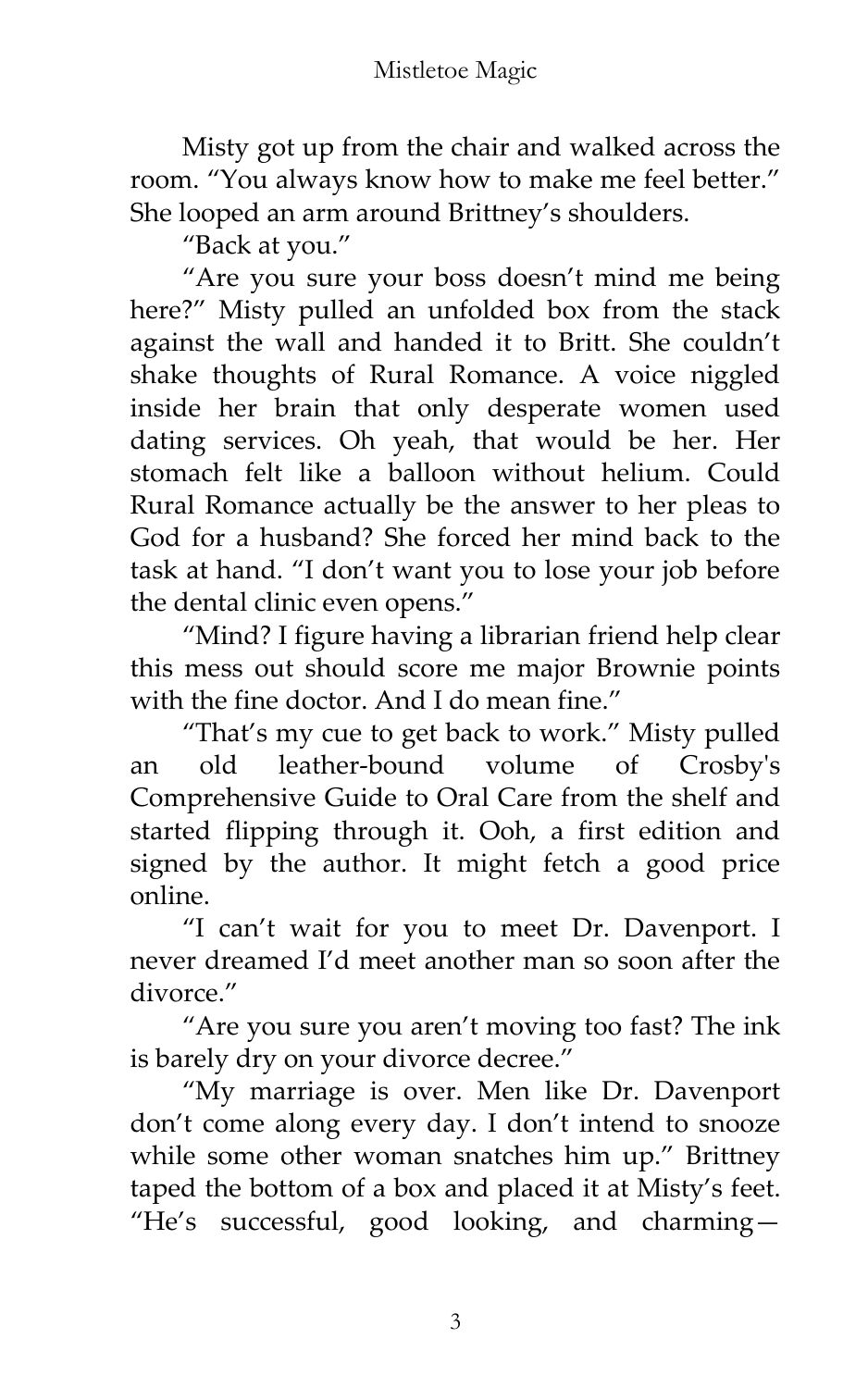everything I'm looking for in the man I'm going to spend the rest of my life with. I can't believe I landed such a plum job. I'll be around him every day."

'Enough.' Laughing, Misty held up her hand. 'You've done nothing but talk about the good doctor for days. Change of subject is in order here. What are you and the kids going to do for Christmas?'

'We're spending Christmas Eve with Mom and Dad. It'll take me another couple of months to be able to afford a place of my own.'

'What happened?' Misty placed the book in the box, dusted off her hands, and reached for her cup of java. 'I thought you were planning on moving before Christmas.'

'Yeah, well I needed some really nice new clothes for work. This is more than a job. It's a shot at snagging a great husband.'

Misty bit her tongue. Brittney was moving faster than an Oklahoma tornado and nothing or no one could convince her to slow down. Ten years ago, she took one look at Jon Peters across a crowded room and claimed he was her future husband. At the time it had seemed romantic. Now, well now Misty didn't want to see history repeat itself.

'You know you and the kids are welcome to spend part of Christmas with me. We can have a good old-fashioned Christmas. I'll cook a big dinner, we can open a few gifts, listen to Christmas carols or maybe watch Christmas DVDs." She longed for the day when God would bless her with a family of her own to share all the joy and wonder of Christmas with.

'The kids will be at Jon's Christmas day, but I'll take you up on that as long as I get to pick the movie."

'You got it, girlfriend. Now come on, show me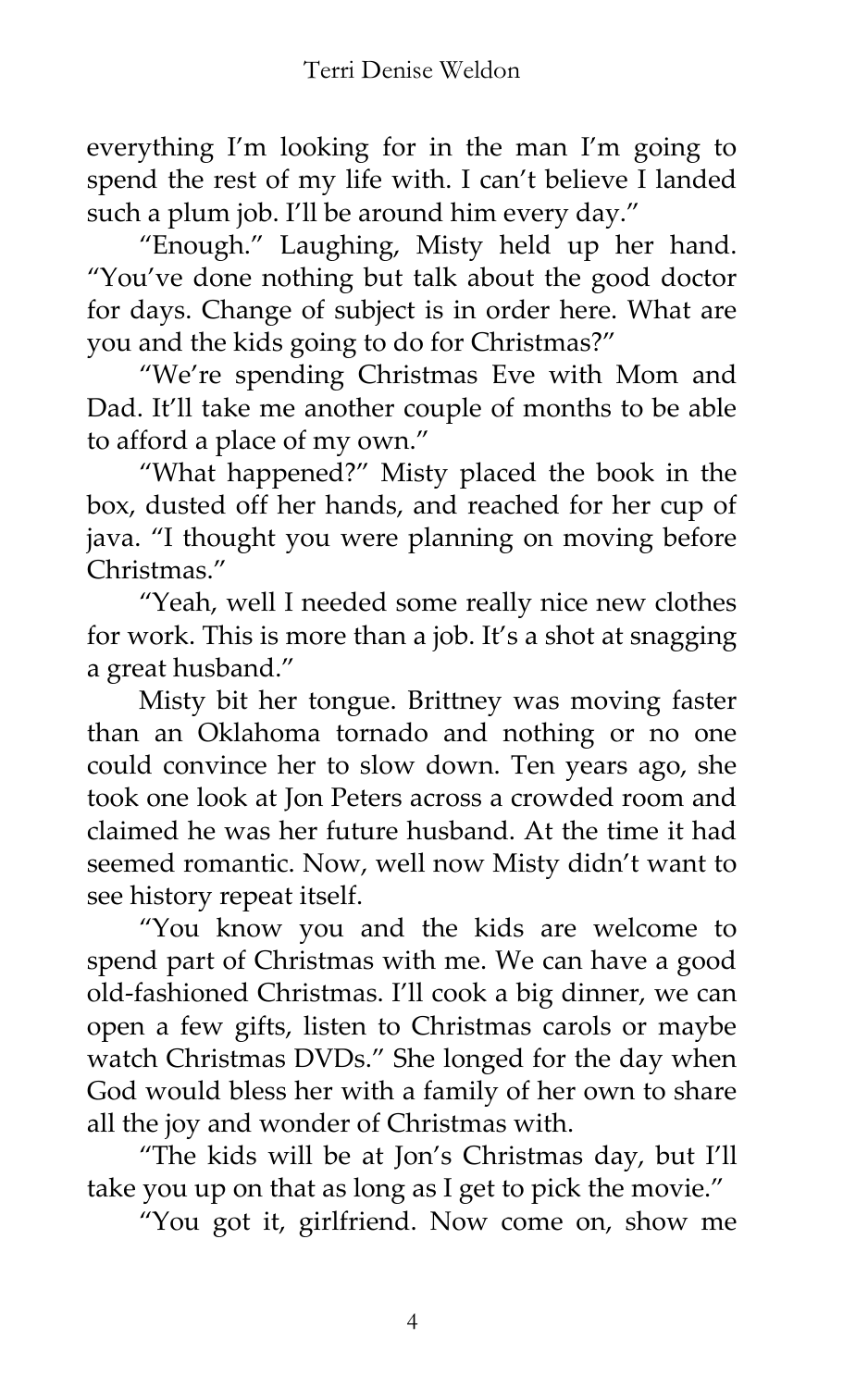your domain.'

They chatted about what the kids wanted for Christmas as they walked to the front of the dental clinic Britt's new boss had purchased from Doc Harris.

'This is my area.' Britt moved behind the front counter. 'It doesn't look like much now, but Dr. Davenport is going to add some kind of bead junk to make it look different."

'It's called beadboard, and it will look fantastic,' Misty said.

'He's also having a granite countertop installed. Plus, I'll have a new computer. A lot of the files and stuff will be computerized. He's really into going paperless.'

'Your doctor's a smart man. It will change the way the counter looks without costing a fortune. Frugal and good-looking, tell me more.'

'Good-looking doesn't even begin to describe him. He's perfect. Dark hair, dreamy blue eyes, and a killer smile. He's smart, after all he is a dentist, and he's great with kids. I mean he hasn't met Kayla and JD, but I've seen him around other kids and he's a natural." Brittney looked at her watch. 'Hey, I really need to run a few errands and then I'm going to stop by Mom and Dad's and have a quick bite of lunch. You'll be OK here by yourself, right?'

Considering Brittney was halfway to the door, Misty guessed it would be a smart idea to say yes. Besides, she'd get a lot more work done when her friend was gone. 'No problem, catch you later.' She watched Brittney leave then wandered back to the small dental library. She noticed the faded paint and nicked woodwork in the clinic, not to mention the sixties-style light fixtures. Old Doc Harris hadn't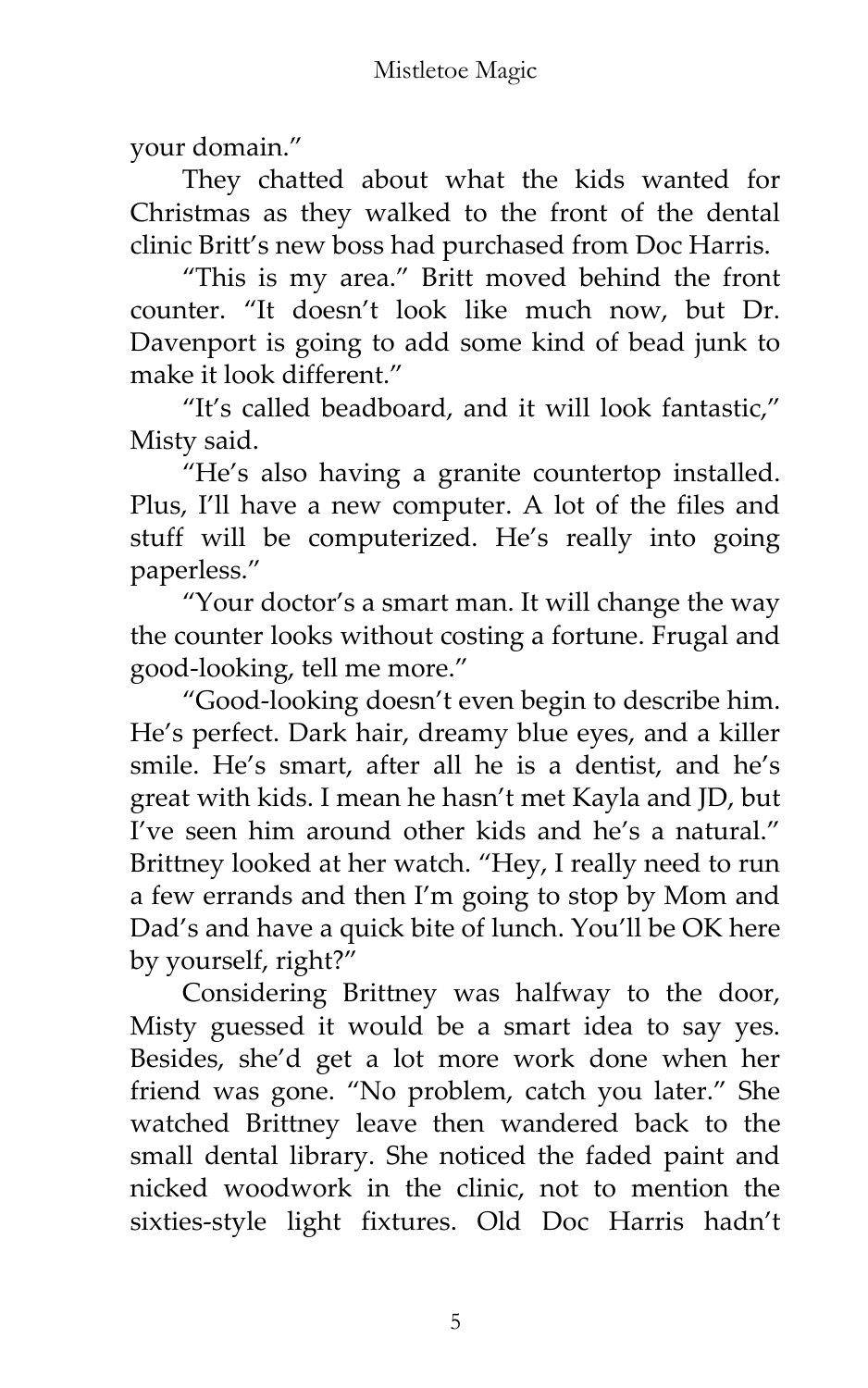updated a single thing since he opened the doors for business fifty years ago. The clinic needed a major facelift, and it sounded like the good doctor intended to give it one.

Misty slipped a green scrunchie from her pocket, pulled back her hair in a ponytail, popped in her earbuds, and cranked up the volume on her MP3 player. Christmas music filled her ears, and she let out a contented sigh. She sent up a silent prayer that this Christmas would indeed be the most magical time of the year for her. She filled three cardboard boxes with dental journals from 1975. Seemed Doc Harris never threw anything away.

*Achoo!* 

Or dusted it.

She grabbed one of the boxes and started towards the front door. She loved Christmas and since no one was around to hear her, Misty allowed herself the freedom to sing along with the music—loud and off key. As she reached the end of the hall, she tripped, sending the box of journals flying through the air as she grabbed for the doorframe. Her fingers scraped it and one perfectly manicured fingernail snapped as Misty tumbled forward and landed in a heap on the floor.

Her elbow slammed into the hard tile floor, and she knew once the throbbing stopped she'd have a bruise the size of Rhode Island. Her chin was cushioned on a pair of brown loafers, the leg of perfectly creased jeans the first thing she saw.

"Are you all right?" a deep male voice asked.

Misty lifted her head and gazed into gorgeous indigo blue eyes. Her brain melted like butter, and she stammered, 'I, uh, I think I'm fine. Nothing feels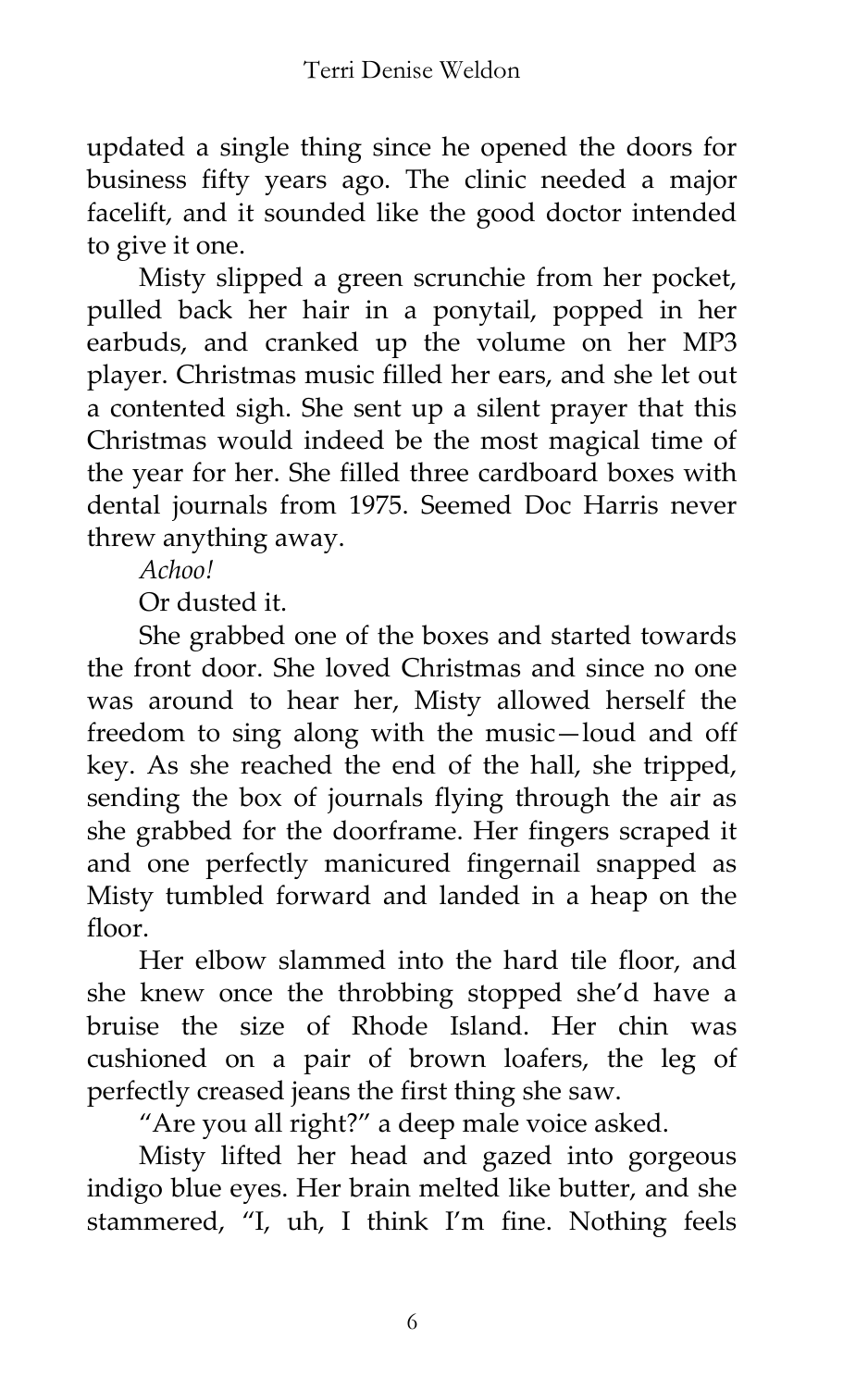broken.'

'Let me help you.' He reached down, grasped her hand, and pulled her to her feet.

A boyish smile flashed across his face revealing teeth as white as the fresh snow that had fallen before dawn. Oh man, oh man, talk about gorgeous. This guy rewrote the definition. Forget Rural Romance. The only date she wanted stood about six-foot-two right in front of her.

The gears in her mind whirled. This had to be the new dentist, Dr. Tyler Davenport. In a town the size of Winslow, the coffee shop would have been abuzz with news if another good-looking man had moved to town. Wait until she told Brittney she no longer needed to join Rural Romance. Well, at least not until she learned more about the new dentist. Now what had Britt said about him this morning?

Brittney. Uh oh, her best friend forever had already staked her claim, and Misty wasn't losing twenty-five years of church camps, sleepovers, and late night phone calls over any man.

'Are you sure you're OK?'

Finding her voice, Misty forced herself to answer. 'Sorry, your teeth were so white they dazzled me. You must be Dr. Dreamy.' She brushed the dust from her jeans.

He chuckled, and heat flooded her cheeks. Had she really said that?

'I, uh, I mean Dr. Davenport.' She'd never be able to look him in the face again.

'Call me Tyler. And you are…?'

'Oh, sorry. I'm Mistletoe Joy Winslow, the town librarian. But please, just call me Misty. Brittney Peters, your receptionist, is a friend of mine. I volunteered to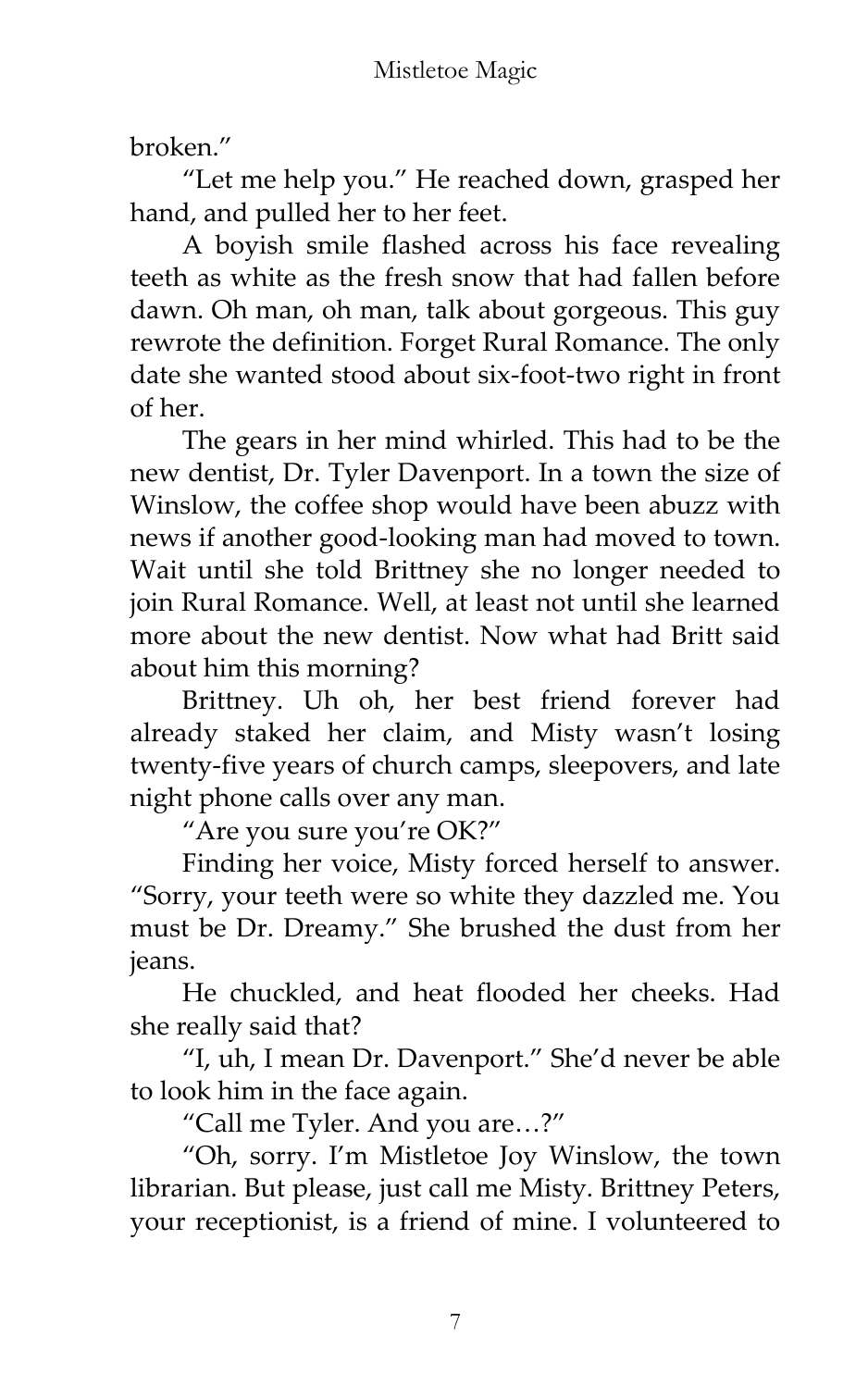come clear out Doc Harris's old dental library.'

'Brittney mentioned you'd volunteered to help. I appreciate it, but I could have thrown everything in the school's recycling dumpster.'

'Actually, I'm going to list the items on several online auctions. You'd be amazed at what people will buy. I'll split the proceeds fifty-fifty with Winslow Elementary.'

'Nope, if you do the work I insist you take 100 percent of the profits for the library. Besides, that **benefits the kids as well**"

Oh, man, why did he have to be as nice as he was handsome? More importantly, why did Brittney have to see him first? Lowering her head, Misty looked at the stack of dusty journals littering the tile floor. 'Thanks. Well, I guess I'd better get this mess cleaned up.'

Tyler helped her, and in no time the journals were back in the box.

When they finished, he picked up the carton and their eyes locked. After a beat of time in which Misty couldn't take her eyes off him, he said, 'Hey, I'm getting ready to have lunch and I hate the thought of eating alone. Would you care to join me?'

Misty opened her mouth to answer just as Brittney appeared in the doorway, a frown darkening her pretty face. Misty bit back the guilty urge to accept Tyler's lunch invitation. 'Sorry, I can't. I need to run a few errands"

Brittney sashayed into the office. She held up a thermos and small paper sack. 'Dr. Davenport, you don't want to eat out. After I finished my lunch I fixed you a couple of meatloaf sandwiches. I even brought along a container of fresh milk, straight from Daddy's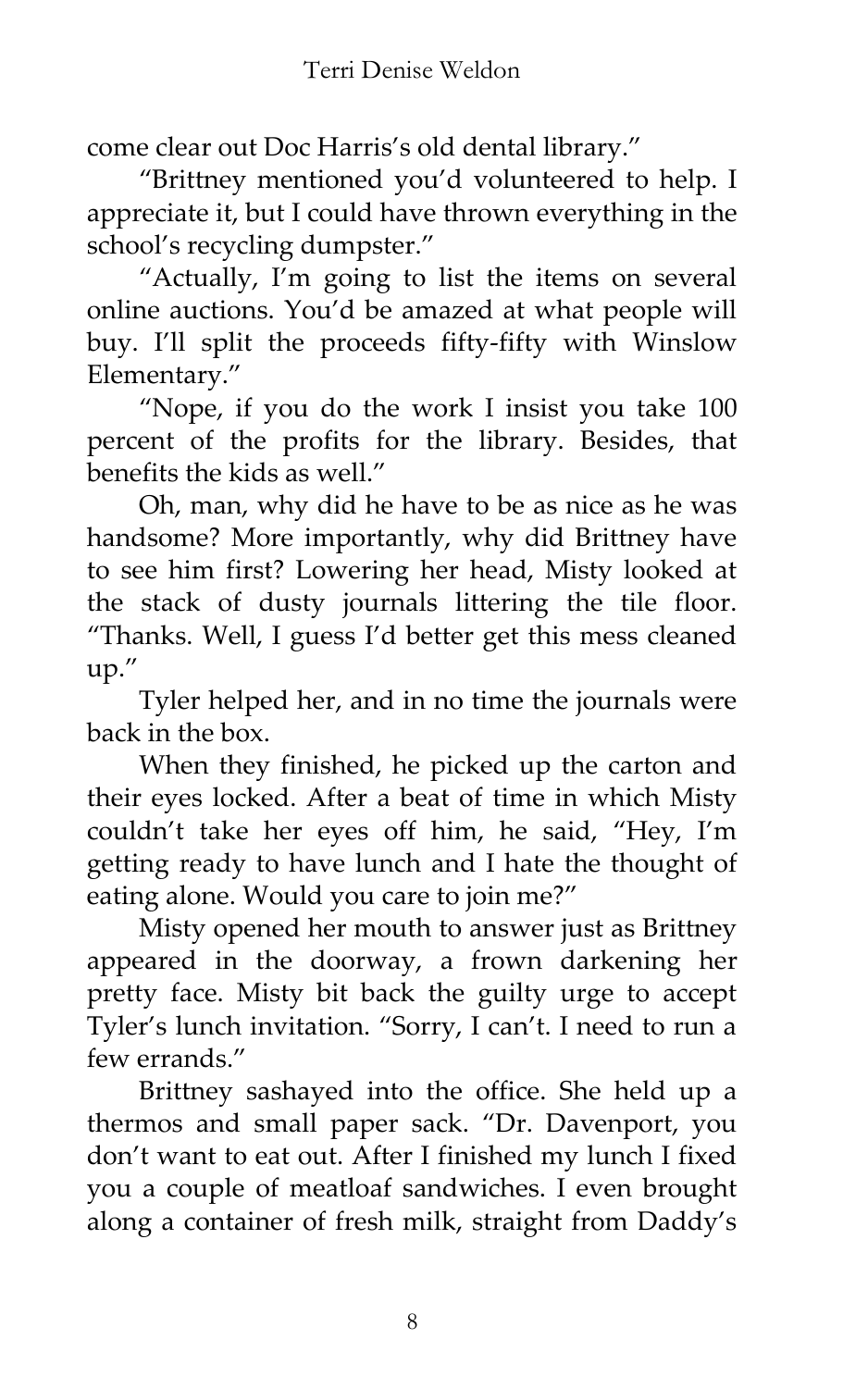$\cos$ "

Misty forced a tight smile. 'Britt makes the best meatloaf in the county.'

Tyler's expression revealed his doubt. 'Fresh from the cow?'

Misty stifled a grin at his green-tinged face. 'Trust me, it's great.'

He opened the sack and looked inside. 'This is way too much for one person. Brittney, are you sure you aren't still hungry?'

'Gracious, no.' Brittney's hand fluttered against her heart. 'I ate half of one at home, and I couldn't eat another bite.'

'How about you, Misty?' Tyler hefted the sack in her direction. 'You haven't had lunch. I'm sure Brittney won't mind if I share with her friend.'

Misty felt like a bone caught between two Rottweilers. She knew Brittney wanted her to turn down Dr. Davenport. But how could she without seeming like a total jerk?

'Meatloaf sounds fantastic. My errands can wait. The milk can't. Brittney, while we eat, you can tell Dr. Davenport about the gorgeous furniture you found for the waiting room.'

Misty hated giving up a chance to have a private luncheon with the new dentist. Eligible bachelors, much less good-looking, successful ones, were few and far between in Winslow. But the look on Britt's face told her she'd made the right decision. Besides, he'd probably only offered out of politeness. A man like Tyler would never be interested in a bookish librarian who hadn't been on a date in eight years. Beautiful, outgoing women like Brittney were more his type.

They settled around an old oak desk in the middle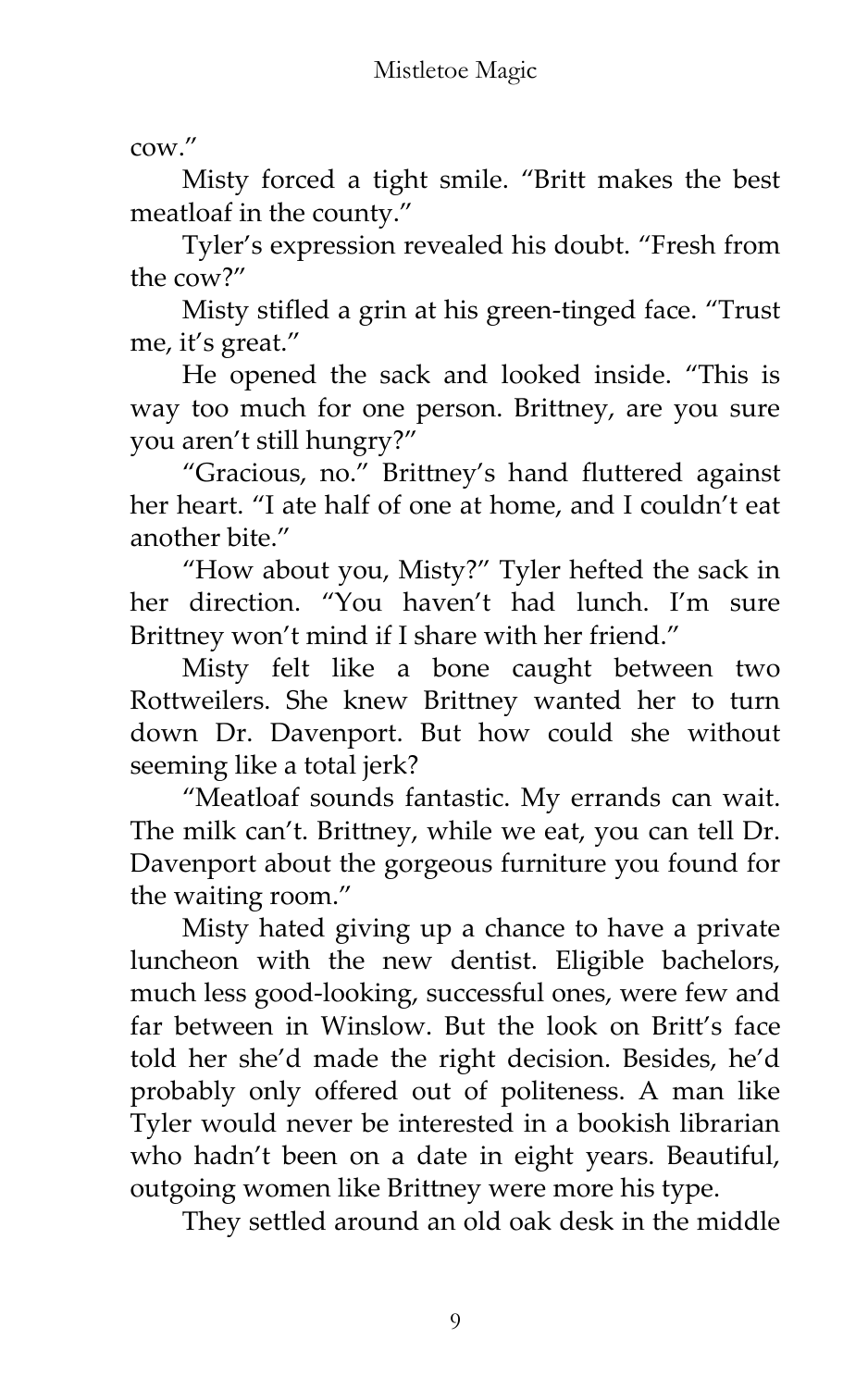of what had been Doc Harris's office. Tyler bowed his head and said a silent prayer before starting in on the thick sandwich. His open display of faith impressed Misty, and she quickly did the same. She cut her sandwich in half and poured a generous cup of milk.

'Mmm, this is amazing,' Tyler said between bites. Surprise lit his eyes, and Misty felt glad for her friend. Seemed good food really was the way to a man's heart.

As he devoured the last bite of his sandwich, Misty noticed he eyed the remaining half of hers.

She pushed it towards him, and he accepted with one of his dazzling smiles. Misty's heart danced like the Sugar Plum Fairy in The Nutcracker. If she spent much more time around the good doctor, she'd need a pacemaker to steady her heartbeat.

The faint ringing of a phone interrupted their conversation.

'Whoops, that's my cell phone. I must have left it on the counter when I came in. I'll be right back.' Brittney hopped up and went to answer the phone.

The second she left, Tyler poured half his milk into Misty's glass with a wink. She nearly laughed out loud. Instead she forced herself to take a huge swig before Brittney hurried back into the room.

Misty pushed away from the desk. 'I need to get to work. There's a room full of books calling my name.' She could still hear Tyler and Brittney's conversation as she walked down to the small library. *Lord, I need You to help me out here. I don't want to make a fool of myself, and I refuse to betray my friend,* she prayed as she started filling boxes. A few minutes later the clean, spicy scent of Tyler's aftershave wafted over to her, and she looked up to find him standing beside Brittney in the doorway.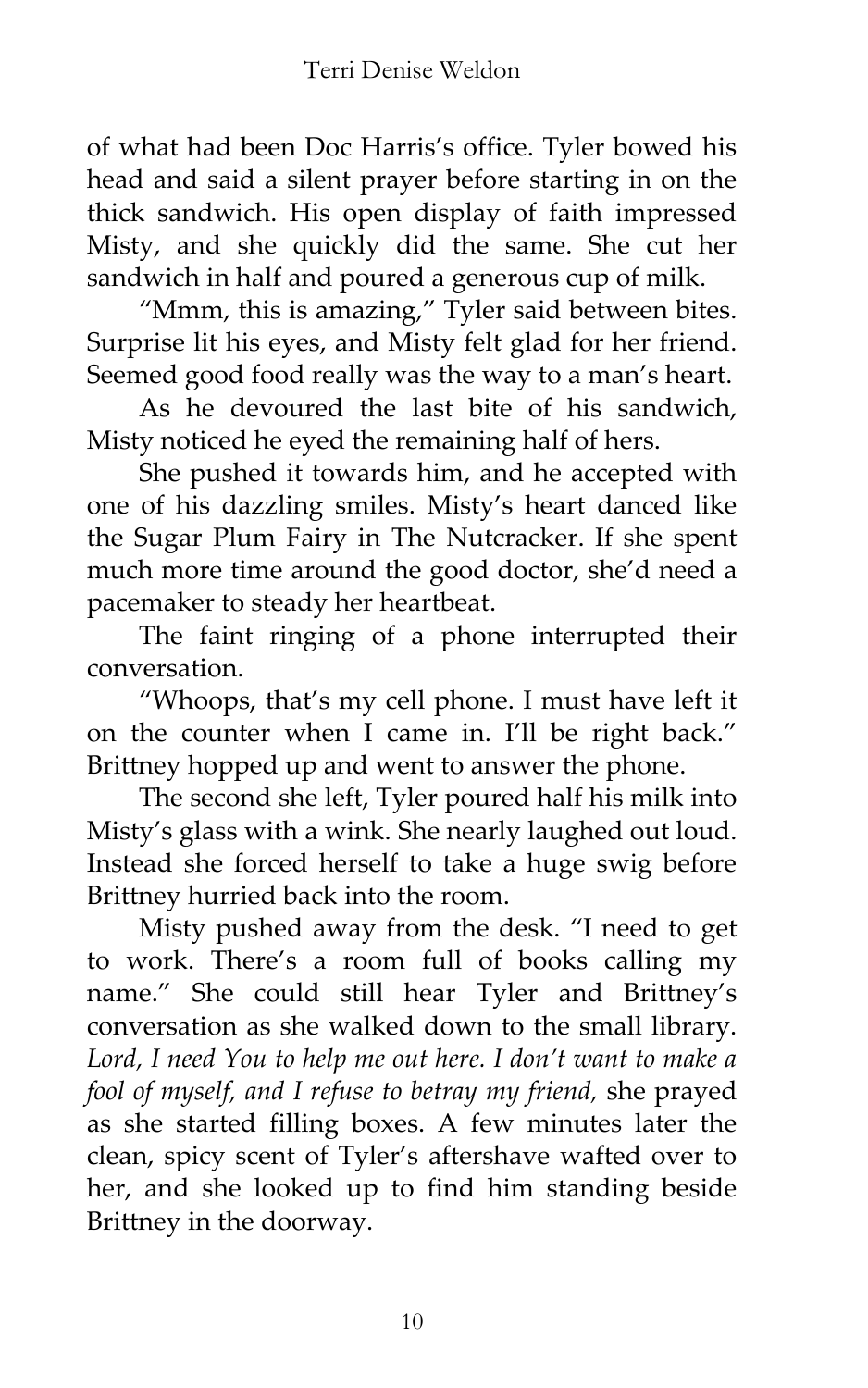'I'm not sure what to do with this room. I receive all my journals electronically,' Tyler said. 'My reference books will fit on the bookcase I plan on putting in my office.'

'It'd make a great storage area,' Brittney said.

'Nah, I hate clutter so I won't need this much space, and I don't need another exam room.' Tyler walked into the small library and stopped at the bookcase Misty was emptying. His brow wrinkled in concentration. 'There has to be a practical use for the space.'

Misty grabbed another dusty book to keep from reaching over and covering his hand with hers. What was wrong with her today?

'The waiting room is on the other side of this partition," Misty said. "A carpenter could knock down the wall between them. Then you could section it off with maybe a half-wall or something and make a children's play area complete with toys and a DVD player.'

'That's an excellent idea.' Tyler flashed her one of his megawatt smiles.

Misty bent down and pulled books off the bottom shelf, letting her hair fall forward to hide the flush staining her face. She'd have to watch it. Those smiles could become addictive. 'I oversaw a similar project at the library. I had the wall between an unused office and the reference section removed to create a nook to house computers.'

'Since you've done this before, would you be willing to lend a hand?" Tyler asked.

She couldn't refuse. After all, Winslow was a small town and folks helped out each other. 'Sure, I'd be glad to.' One look at the storm raging in Brittney's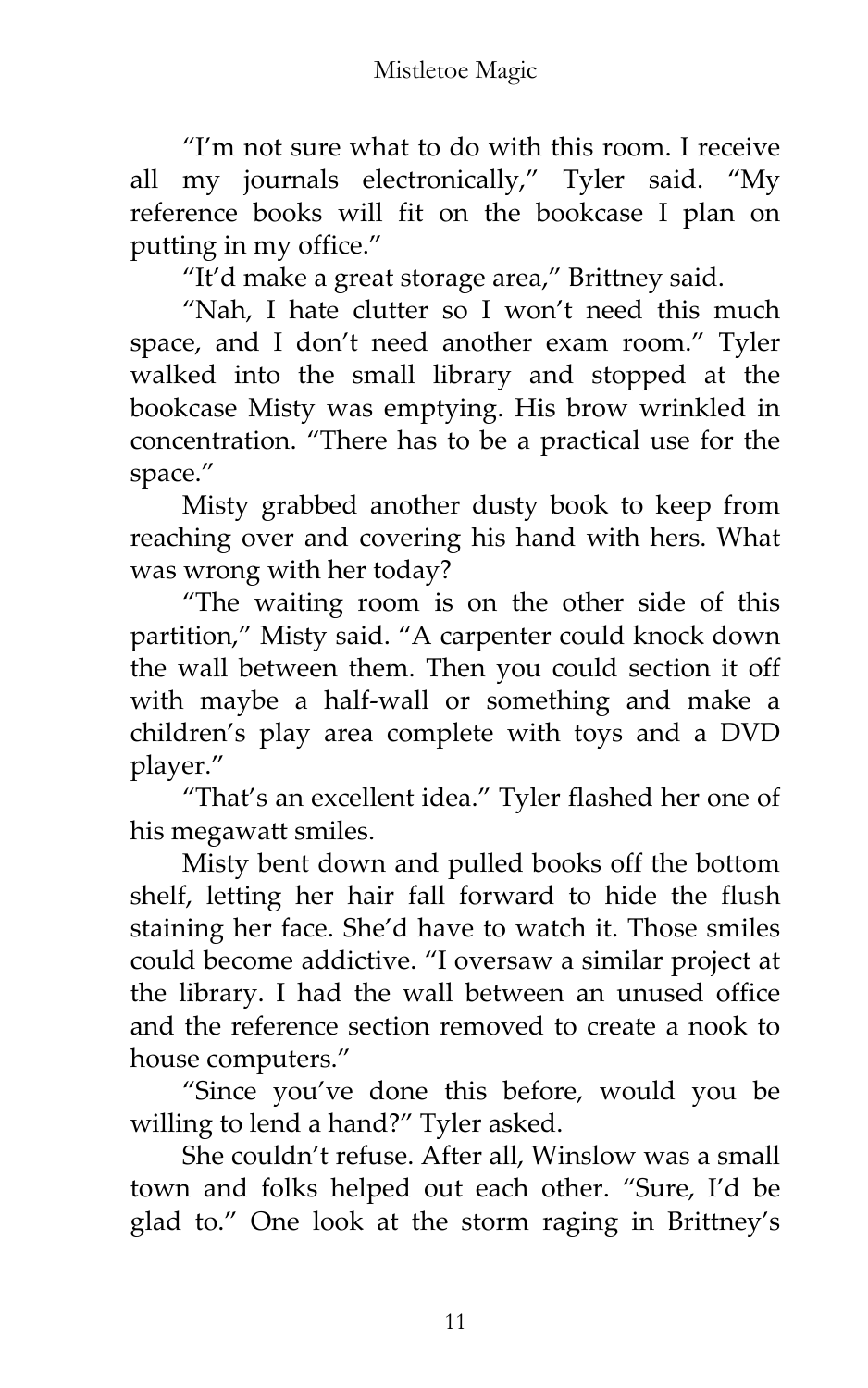eyes, and the smile slid off Misty's face. Maybe she'd been a little too eager to assist.